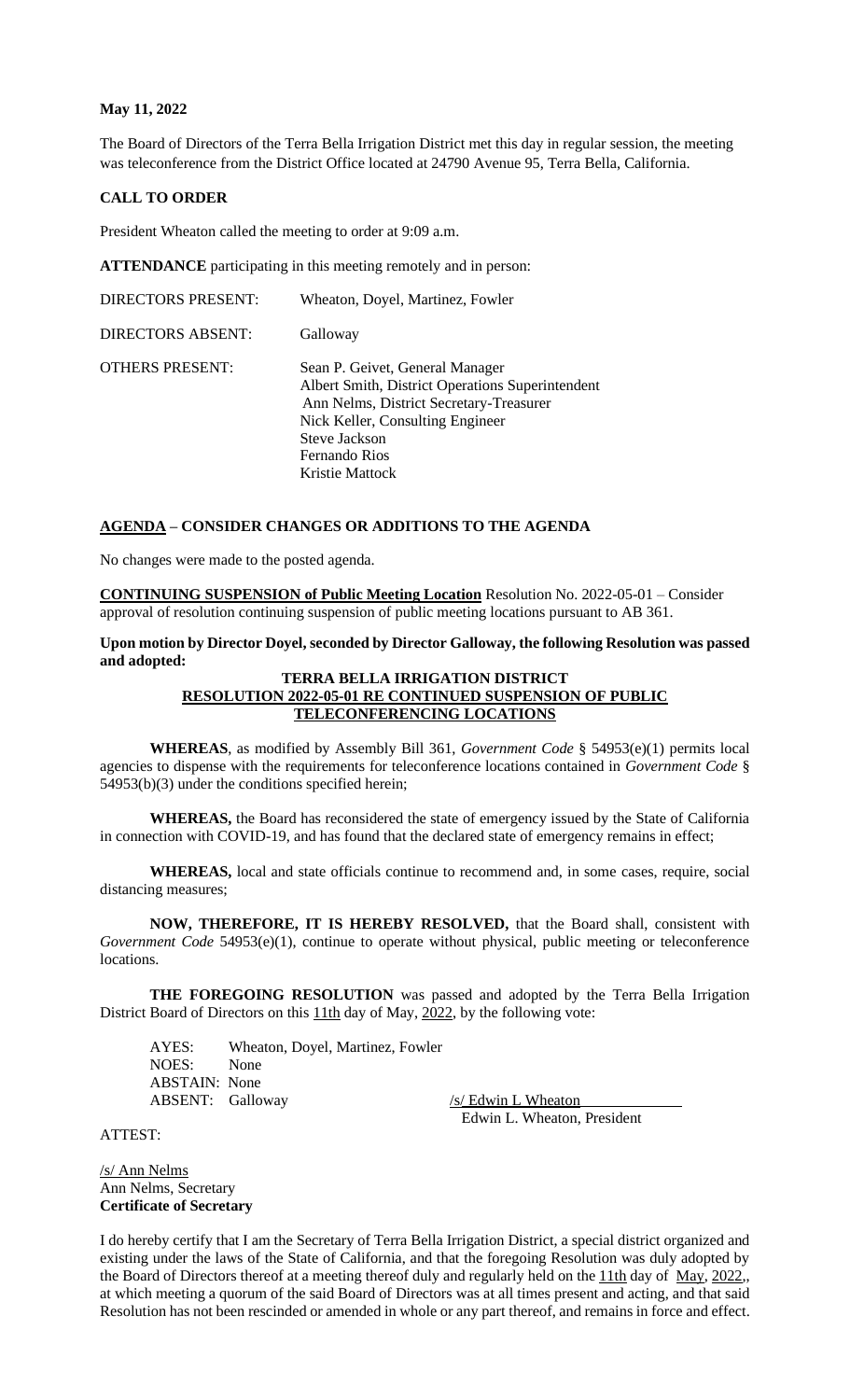IN WITNESS WHEREOF, I have signed this Certificate on this 11th day of May, 2022, Terra Bella, California.

> \_/s/ Ann Nelms Ann Nelms, Secretary

# **PUBLIC INPUT**

President Wheaton asked for public input. There was no public input.

# **APPROVAL OF MINUTES**

M/S/U, Doyel, Fowler to approve the minutes of the April 13, 2022 regular meeting with one correction to the inserted copy of Resolution 04-01.

**AUTHORIZATION TO PAY BILLS** Review and discuss outstanding bills.

M/S/U Doyel, Martinez to authorize the Treasurer to pay all outstanding bills against the District as presented.

# **MONTHLY REPORTS**

Treasurer Nelms reviewed with the Board the financial status of the District, including TBID Investment Policy Review in Compliance with SB 564 and SB 866. Included in the review; monthly statements from California Bank & Trust, Local Agency Investment Fund, Friant Power Authority revenues and expenditure summary worksheet. Delinquent water account report was reviewed and discussed.

TBID balance sheet as of March 31, 2022 as well as Income Statements for the same period, including year-to-date statements were reviewed.

Albert Smith, Operations Superintendent, presented his monthly operating activities report for April 2022 Mr. Smith stated no accidents or injuries to report.

Equipment maintenance and repair included installing new timing relay on pump motor #3 at station #9, repacking pumps number 1 and 2 at station #4, greased all pumps and motors at station #1, #2, and #4, repacked pump numbers 2 and 4 at station #7, Car #3 had the radiator and water pump replaced. Car #1 had the battery replaced. Operations maintenance and repair report included weeding and cleaned up at stations #1, #2, and #4. Received the EAR report. Disc around the wells and treatment plant. Started up Station 6. There was a power outage at the Treatment Plant ran on generator for approximately 10 hours.

WTP average flow through the plant is around 450 gpm. Received 600 gallons of 926 polymer and 700 gallons of zinc

The total precipitation is 8.16 inches YTD. USA locates: 21. Back flow's Tested: 29

Manager Geivet presented the monthly water report. The Bureau allocation for Fraint Contractors Class I water is still at 15% with 5% URF water, currentlyTBID has the water needed for this year. Mr Keller informed the Board of the current water schedule with 4,350-acre feet Class 1, and 1,450 URF for current year, TBID's carryover of 2,877-acre feet and 9,180 Class 1 and 3060 URF from LTRID for a total 20,917. Discussion followed on the water year allocation.

**Fraint Water Authority** Manager Geivet informed the Board that FWA completed an audit of prior years O&M allocation method and a correction to the allocation will result in a refund for TBID

**Friant Power Authority** Mranager Geivet noted there was nothing new to report.

**Status of Authorities; ESPA, DCTRA, ACWA & AECA**: DCTRAis working on the agreements and should have them completed soon.

**Eastern Tule GSA**: Discussion on ETGSA invoicing and 4-Creek contact person for questions. ETGSA has a 218 bond on the ballot for voters.

## **2022 DIRECTOR ELECTIONS – Consider adopting a Resolution requesting and consenting to consolidation of election and setting forth the specifications of the election order.**

Board of Director's in Divisions 1, 3 and 5 terms of office expire this year. A Resolution to adopt the County Elections Office Ordering Even-Year Board of Directors Elections; Consolidation of Elections; and Specification of the Election Order for November 8, 2022.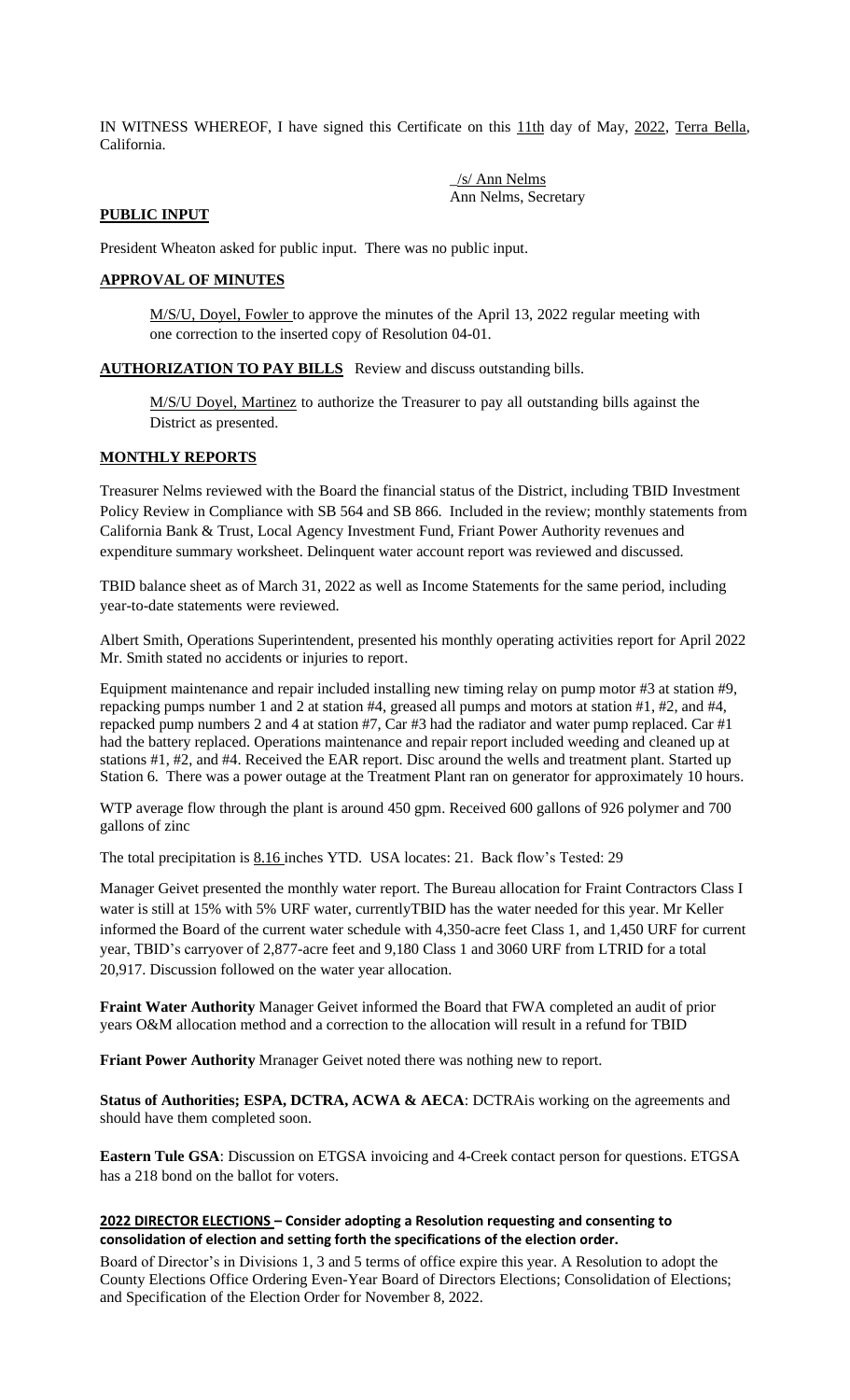Upon conclusion of discussion, the following Resolution was passed and adopted:

### BEFORE THE BOARD OF DIRECTORS OF THE TERRA BELLA IRRIGATION DISTRICT

Resolution Ordering Even-Year Board of Directors) Election; Consolidation of Elections; and  $RESOLUTION NO. 2022-05-02$ Specifications of the Election Order (1)

WHEREAS, California Elections Code requires a general district election be held in each district to choose a successor for each elective officer whose term will expire on the first Friday in December following the election to be held on the first Tuesday after the first Monday in November in each evennumbered year; and

WHEREAS, other elections may be held in whole or in part of the territory of the district and it is to the advantage of the district to consolidate pursuant to Elections Code Section 10400; and

WHEREAS, Elections Code Section 10520 requires each district involved in a general election to reimburse the county for the actual costs incurred by the county elections official in conducting the election for that district; and

WHEREAS, Elections Code Section 13307(3c) requires that before the nominating period opens, the governing body must determine whether a charge shall be levied against each candidate submitting a candidate's statement to be sent to the voters; and

WHEREAS, Elections Code Section 12112 requires the elections official of the principal county to publish a notice of the election once in a newspaper of general circulation in the district;

NOW, THEREFORE, IT IS ORDERED that an election be held within the territory included in this district on the 8th day of November 2022, for the purpose of electing members to the board of directors of said district in accordance with the following specifications:

### SPECIFICATIONS OF THE ELECTION ORDER

1. The Election shall be held on Tuesday, the 8th day of November, 2022. The purpose of the election is to choose members of the board of directors for the following seats (list offices and terms):

| Division 1 | $12/02/2022 - 12/04/2026$ |
|------------|---------------------------|
| Division 3 | $12/02/2022 - 12/04/2026$ |
| Division 5 | $12/02/2022 - 12/04/2026$ |

- 2. This governing board hereby requests and consents to the consolidation of this election with other elections which may be held in whole or in part of the territory of the district, as provided in Elections Code 10400.
- 3. The district will reimburse the county for the actual cost incurred by the county elections official in conducting the general district election upon receipt of a bill stating the amount due as determined by the elections official.
- 4. The district has determined that the Candidate will pay for the Candidate's Statement. (District or Candidate)
	- The Candidate's Statement will be limited to 200 words.
- 5. The district directs that the County Registrar of Voters of the principal county publish the notice of election in the following newspaper, which is a newspaper of general circulation that is regularly circulated in the territory: Porterville Recorder, Porterville, California.

THE FOREGOING RESOLUTION WAS ADOPTED upon motion of Director Fowler, seconded by Director Martinez, at a regular meeting on this  $11<sup>th</sup>$  day of May, 2022, by the following vote:

> *Ayes: Wheaton, Fowler, Doyel, Martinez Noes: None Absent: Galloway Abstain:None*

> > /s/ Ann Nelms Secretary of said District